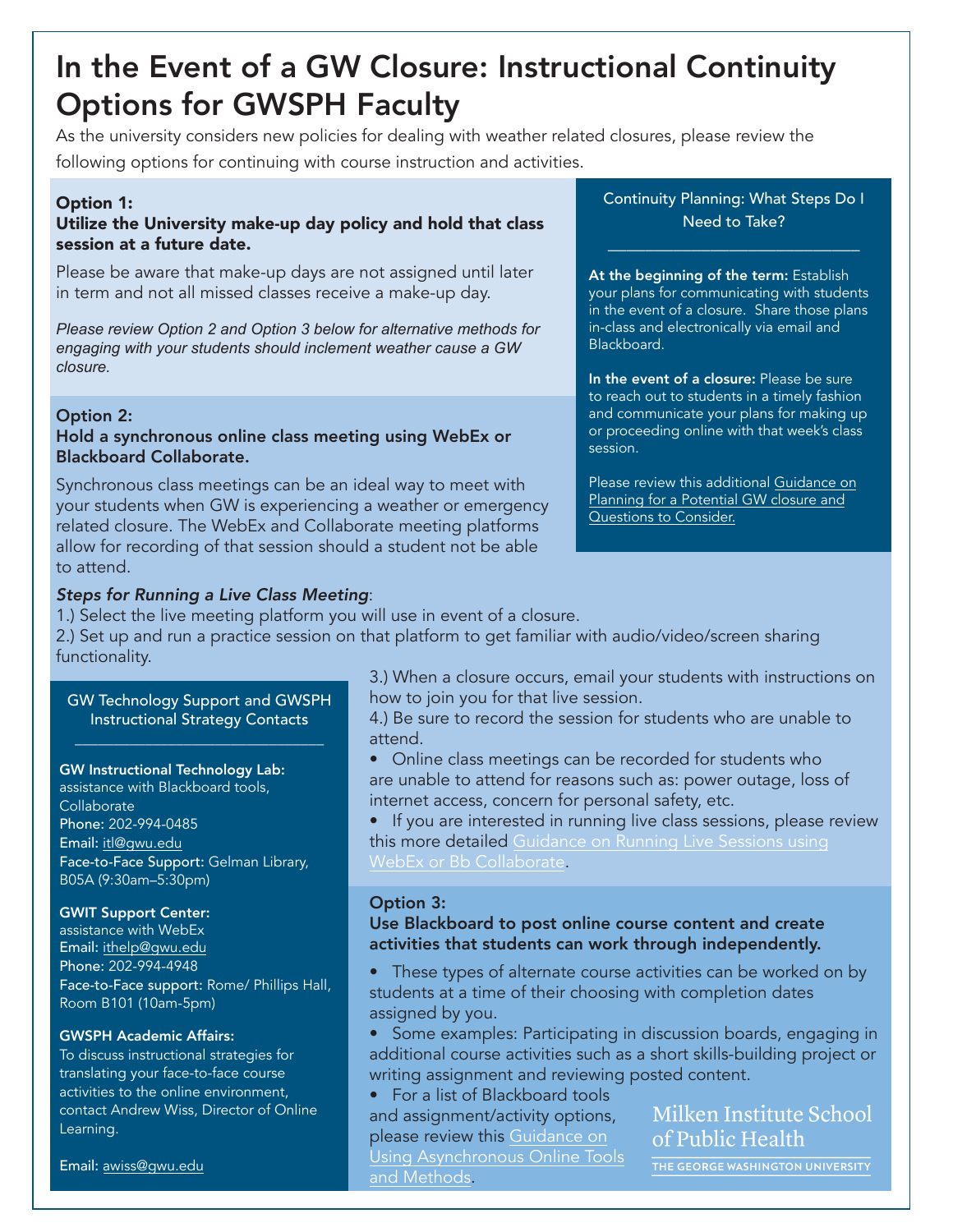# <span id="page-1-0"></span>Instructional Continuity – Communication and Planning

## Communication is Key:

Establish your plans for communicating with students

in the event of a closure at the beginning of the term. Share those plans in-class and electronically via email and Blackboard.

• In the event of a closure, please be sure to reach out to students and communicate your plans for making up or proceeding online with that week's class session.

# Questions to Consider:

Consider the following questions regarding how you might make-up a missed class session.

- What didactic elements of my face-to-face class sessions could be supplemented using online content created by myself or others?
- Would I be interested in recording and posting my own lecture content for students if a class session is missed? If so, what tools would I use to create those recordings (see options below)?
- How might the hands-on and interactive elements of my face-to-face sessions be translated to online activities during a GW closure?

# GW Technology Support and GWSPH Instructional Strategy Contacts

\_\_\_\_\_\_\_\_\_\_\_\_\_\_\_\_\_\_\_\_\_\_\_\_\_\_\_

GW Instructional Technology Lab: assistance with Blackboard tools, Collaborate Phone: 202-994-0485 Email: itl@gwu.edu Face-to-Face Support: Gelman Library, B05A (9:30am–5:30pm)

**GWIT Support Center: assistance with WebEx** Email: ithelp@gwu.edu Phone: 202-994-4948 Face-to-Face support: Rome/ Phillips Hall, Room B101 (10am-5pm)

GWSPH Academic Affairs: To discuss instructional strategies for translating your face-to-face course activities to the online environment, contact Andrew Wiss, Director of Online Learning.

Email: awiss@gwu.edu

- Would I be willing to host a live/synchronous class meeting using WebEx or Blackboard Collaborate in lieu of a face-to-face class meeting?
- What elements of my course are best delivered/facilitated in a face-to-face format?

# Getting Comfortable with the Selected Tools:

Take time to explore and practice with any technologies you might use in the event of a closure. You might also consider integrating those same technologies into your regular class activities/assignments as an opportunity to familiarize yourself and your students with their usage.

# Milken Institute School of Public Health

THE GEORGE WASHINGTON UNIVERSITY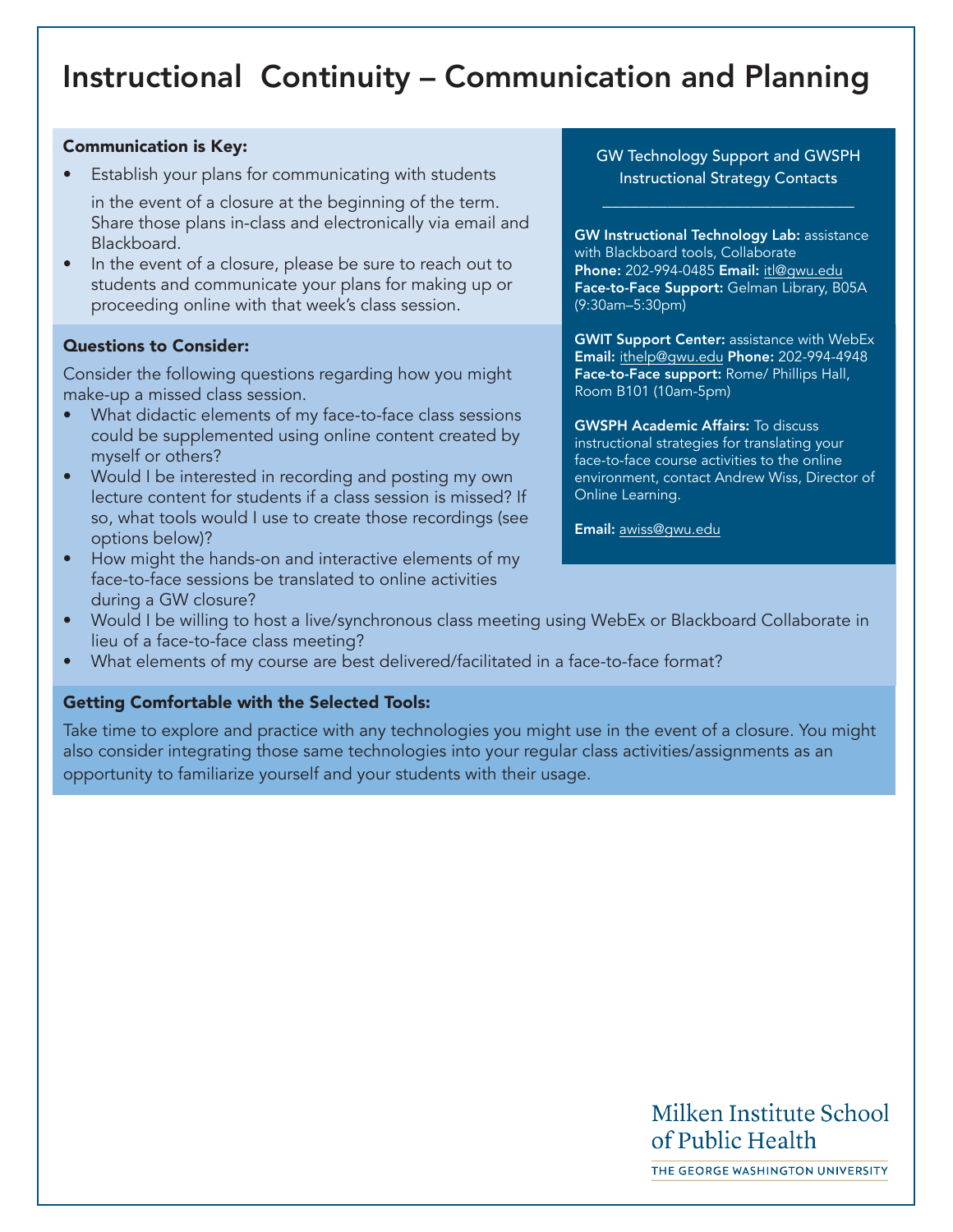# <span id="page-2-0"></span>Option 2: Live/Synchronous Class Meetings:

**GW Supported Tools Include:** WebEx and Blackboard Collaborate Ultra

\_\_\_\_\_\_\_\_\_\_\_\_\_\_\_\_\_\_\_\_\_\_\_\_\_\_\_\_\_\_\_\_\_\_\_\_\_\_\_\_\_\_

Other Non-GW Supported Tools: Google Hangouts, Zoom, Adobe Connect

**Primary Support Contact:** GW Instructional Technology Lab and GW IT for WebEx

Synchronous class meetings can be an ideal way to meet with your students when GW is experiencing a weather or emergency related closure. Most live meeting platforms also allow for recording of that session should a student not be able to attend. GWSPH have access to WebEx and Blackboard Collaborate Ultra as GW supported technologies for holding live class meetings – but any meeting platform you have personal access to and have comfort with might also be used.

Class Meetings via WebEx - All GW faculty have access to a WebEx account and this platform is supported by the Division of IT.

- Login to GW WebEx from this address: [https://it.gwu.edu/](https://it.gwu.edu/webex-faculty-staff) [webex-faculty-staff](https://it.gwu.edu/webex-faculty-staff)
	- Scroll down that page and click "Log In to WebEx".
	- Click "Start Meeting" along the left hand side of the screen.
- Once in WebEx, you can invite your students to the meeting using their email addresses.
	- Click "Participants" -> and then "Invite and Remind".
- Both you and your students can join via webcam and either computer or phone audio.
- Faculty are encouraged to download and review this [quick reference guide](https://gwu-myit.onbmc.com/dwp/app/#/knowledge/KBA00000522/rkm) prior to hosting their first meeting in WebEx.
- Faculty can als[o schedule on-demand training here.](https://gwu-myit.onbmc.com/dwp/app/#/catalog)

**Class Meetings via Blackboard Collaborate Ultra** – All GW faculty have access to the Blackboard Collaborate Ultra meeting platform as a part of their course on Blackboard. Collaborate is supported by the GW Instructional Technology Lab.

- Collaborate Ultra must be enabled from with Bb for each course you wish to use it. (Tutorial  [Enabling](https://itl.gwu.edu/sites/g/files/zaxdzs1326/f/downloads/FOSS_CollabUltraEnable.pdf) [Blackboard Collaborate Ultra in Your Course\)](https://itl.gwu.edu/sites/g/files/zaxdzs1326/f/downloads/FOSS_CollabUltraEnable.pdf)
- A number of PDF guides are available from the GW ITL [\(Blackboard Collaborate Ultra Guides\)](https://itl.gwu.edu/faculty-guides)
- *Please contact the GW ITL for hands on training prior to using Collaborate in your course.*

# GW Technology Support and GWSPH Instructional Strategy Contacts

\_\_\_\_\_\_\_\_\_\_\_\_\_\_\_\_\_\_\_\_\_\_\_\_\_\_\_

GW Instructional Technology Lab: assistance with Blackboard tools, Collaborate Phone: 202-994-0485 Email: itl@gwu.edu Face-to-Face Support: Gelman Library, B05A (9:30am–5:30pm)

**GWIT Support Center: assistance with WebEx** Email: ithelp@gwu.edu Phone: 202-994-4948 Face-to-Face support: Rome/ Phillips Hall, Room B101 (10am-5pm)

GWSPH Academic Affairs: To discuss instructional strategies for translating your face-to-face course activities to the online environment, contact Andrew Wiss, Director of Online Learning.

Email: awiss@gwu.edu

# Milken Institute School of Public Health

THE GEORGE WASHINGTON UNIVERSITY